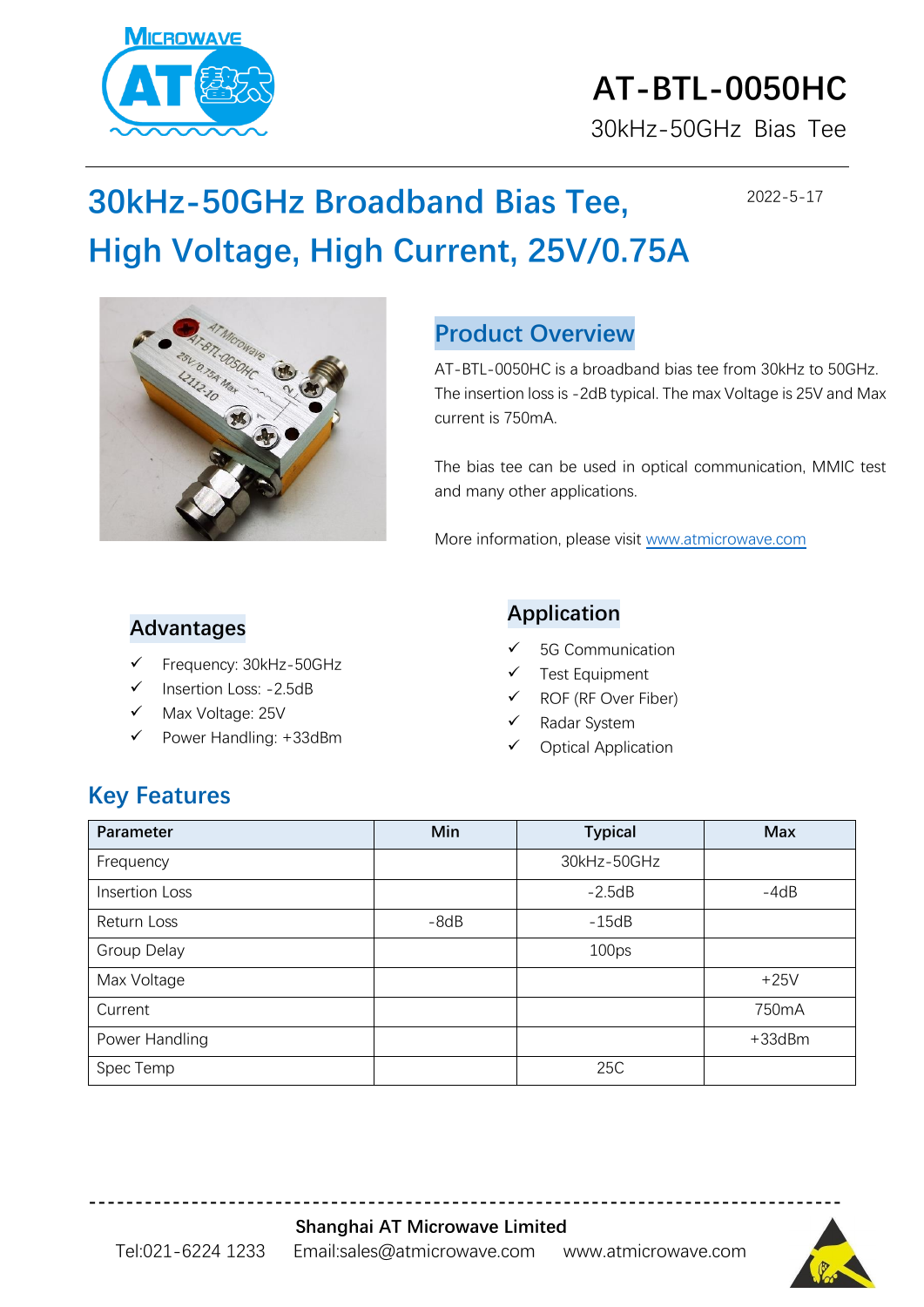

30kHz-50GHz Bias Tee

#### **Mechanical Information**

| <b>Item</b>   | <b>Description</b> |  |
|---------------|--------------------|--|
| RF+DC Port    | 2.4mm Female       |  |
| RF Port       | 2.4mm Male         |  |
| DC Port       | <b>SMA Female</b>  |  |
| Case Material | Copper             |  |
| Finish        | <b>Gold Plated</b> |  |
| Weight        | 38g                |  |
| Size:         | See outline        |  |

#### **Absolute Maximum Ratings Table**

| Parameter                    | Value            |
|------------------------------|------------------|
| Voltage                      | $+25V$           |
| RF Power                     | $+33$ dBm        |
| <b>Operating Temperature</b> | $-40$ to $+70C$  |
| Storage Temperature          | $-65$ to $+150C$ |

#### **Notes:**

- 1. Datasheet may be changed according to update of MMIC, Raw materials , process, and so on.
- 2. This data is only for reference, not for guaranteed specifications.
- 3. Please contact AT Microwave team to make sure you have the most current data.



**---------------------------------------------------------------------------------**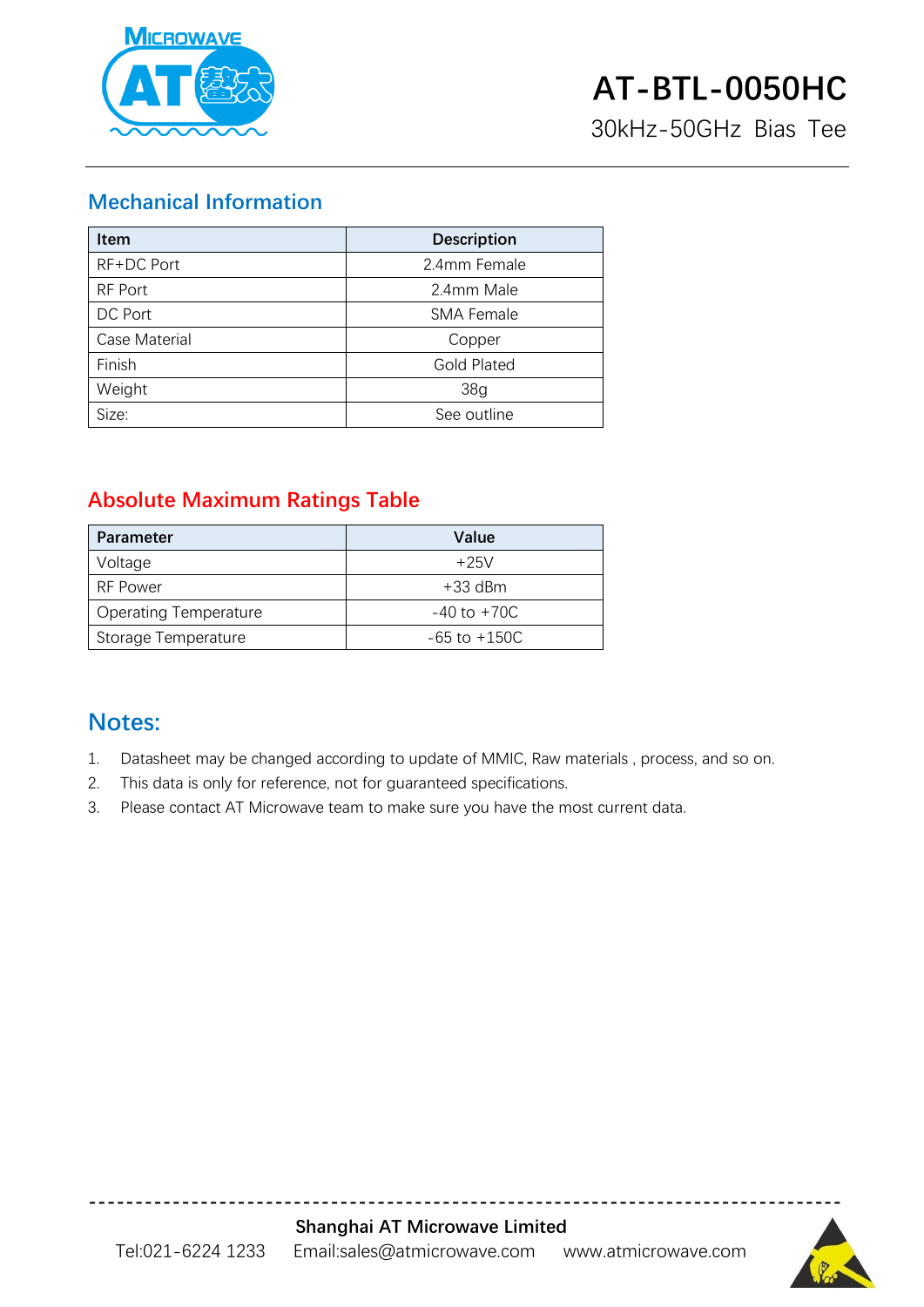

#### **Test Data** (25C)

Please note that test curves will vary slightly from unit to unit.



Insertion Loss vs Frequency



Return Loss vs Frequency



**Shanghai AT Microwave Limited** Tel:021-6224 1233 Email:sales@atmicrowave.com www.atmicrowave.com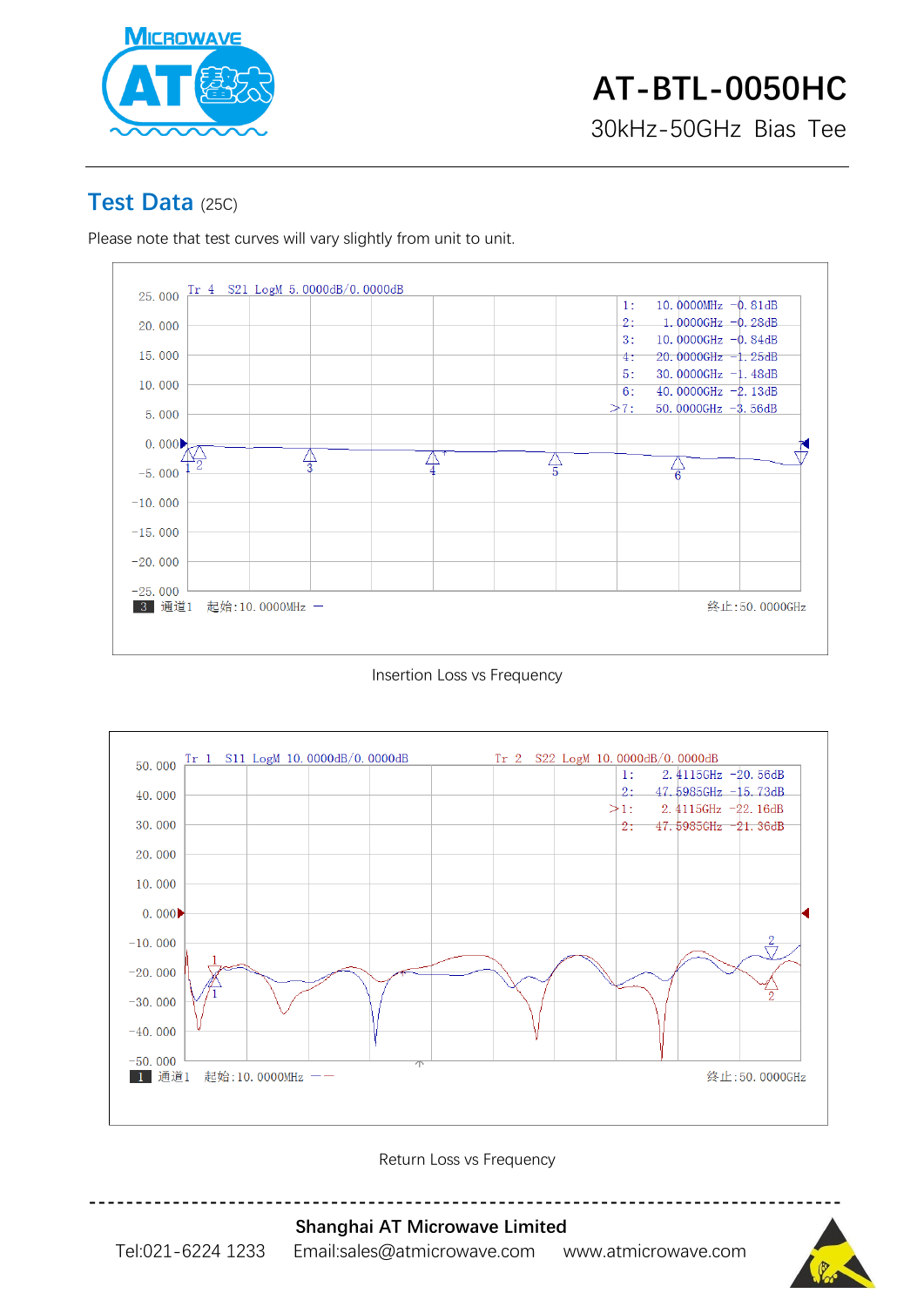

### **AT-BTL-0050HC**

30kHz-50GHz Bias Tee



Date: 15. DEC. 2021 18:25:44





Group delay vs Frequency